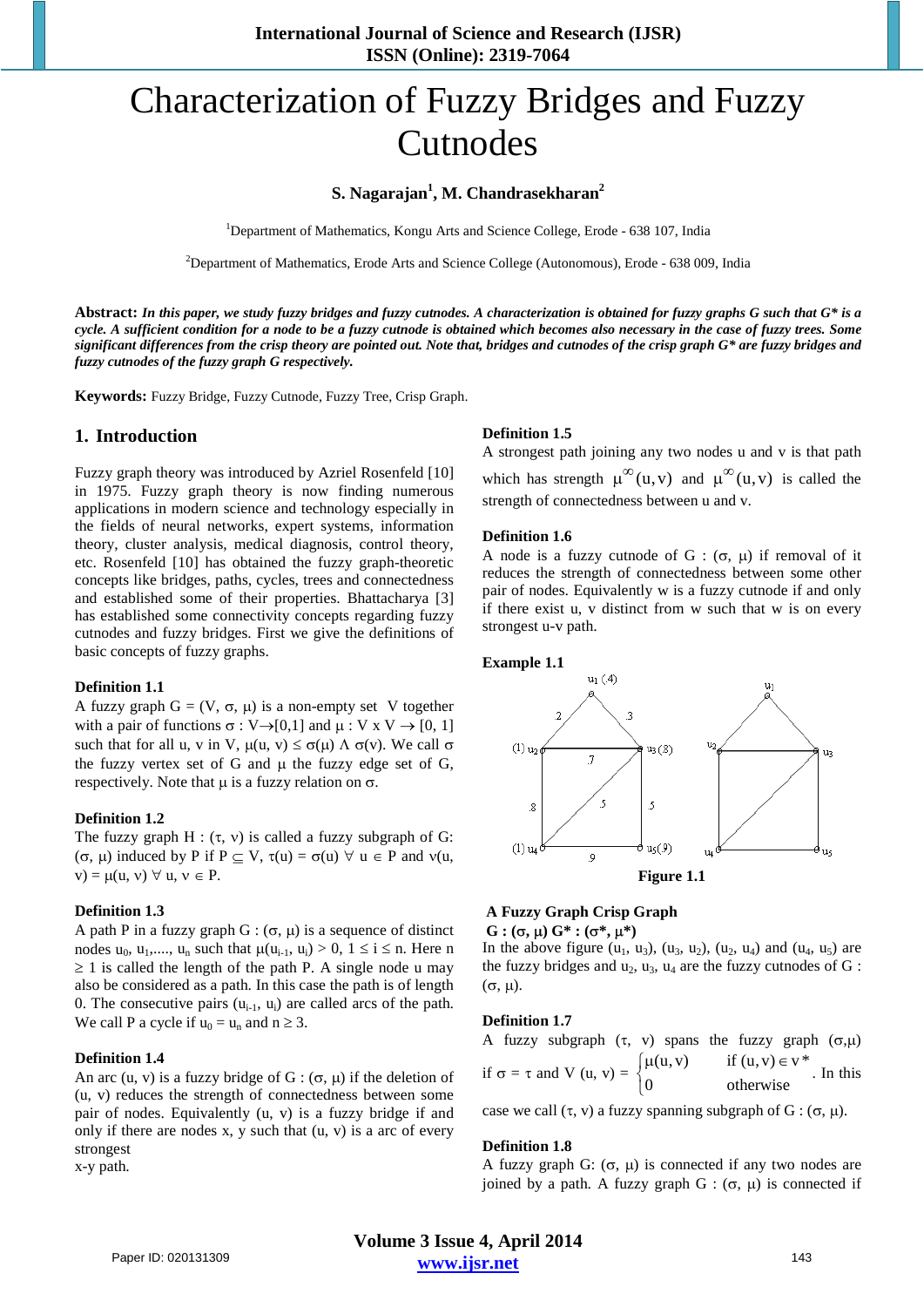and only if  $\mu^{\infty}(u, v) > 0 \ \forall u, v \in V$ . also, in a (crisp) graph each path is a strongest path with strength 1.

#### **Definition 1.9**

A connected fuzzy graph G :  $(\sigma, \mu)$  is a fuzzy tree if it has a fuzzy spanning subgraph  $F : (\sigma, v)$  which is a tree, where for all arcs (u, v) not in F,  $\mu$  (u, v)  $\lt v^{\infty}$  (u, v).

#### **Example 1.2**



**Fuzzy tree G:**( $\sigma$ ,  $\mu$ ) Spanning Subgraph F:( $\sigma$ , v) In the above figure

 $\mu(u, y) = .2 < .3 = v^{\infty}(u, y)$ ,  $\mu(u, w) = .5 < 1 = v^{\infty}(v, w)$  and

 $\mu(v, x) = .5 < 1 = v^{\infty}(v, x)$ .

## **Definition 1.10**

Let  $G: (\sigma, \mu)$  be a fuzzy graph such that  $G^*$  is a cycle. Then G is called a fuzzy cycle if it has more than one weakest arc.

# **2. Fuzzy Bridges and Fuzzy Cutnodes**

The notation of strength of connectedness plays a significant role in the structure of fuzzy graphs. When a fuzzy bridge (fuzzy cutnode) is removed from a fuzzy graph, the strength of connectedness between some pair of nodes is reduced rather than a disconnection as in the crisp case. If G is a fuzzy graph such that G\* is cycle, then all arcs except the weakest are fuzzy bridges.

## **Theorem 2.1**

Let G :  $(\sigma, \mu)$  be a fuzzy graph and let  $(u, v)$  be a fuzzy bridge of G. Then  $\mu^{\infty}(u, v) = \mu(u, v)$ .

## **Proof**

Suppose that (u,v) is a fuzzy bridge and that  $\mu^{\infty}(u,v)$  exceeds  $\mu(u,v)$ . Then there exists a strongest u-v path with strength greater than  $\mu(u, v)$  and all arcs of this strongest path have strength greater than  $\mu(u,v)$ . This path together with the arc  $(u, v)$  forms a cycle in which  $(u, v)$  is the weakest arc, contradicting that (u, v) is a fuzzy bridge.

## **Characterization of fuzzy graphs**

We characterize fuzzy cutnodes in G such that  $G^*$  is a cycle and then present a sufficient condition for a node to be a fuzzy cutnode.

## **Theorem 2.2**

Let G:  $(\sigma, \mu)$  be a fuzzy graph such that G<sup>\*</sup> is a cycle. Then a node is a fuzzy cutnode of G if and only if it is a common node of two fuzzy bridges. Let w be a fuzzy cutnode of G. Then there exist u and v, distinct from w, such that is on every strongest u-v path which is unique since G\* is a cycle and it follows that all its arcs are fuzzy bridges. Thus w is a common node of two fuzzy bridges. Conversely, let w be a common node of two fuzzy bridges (u, w) and (w, v). Then both (u, w) and (w, v) are not the weakest arcs of G. Also the path from u to v not containing the arcs  $(u, w)$  and  $(w, v)$ has strength less than  $\mu(u,w) \wedge \mu(w, v)$ . Thus the strongest uv path is the path u, w, v and  $\mu^{\infty}(u, v) = \mu(u, w) \wedge \mu(w, v)$ . Hence w is a fuzzy cutnode.

**Proposition 2.1** [4] : If G :  $(\sigma, \mu)$  is a complete fuzzy graph then  $\mu^{\infty}$  (u, v) =  $\mu$ (u, v)

**Proposition 2.2** [4]: A complete fuzzy graph has no fuzzy cutnodes.

**Remark 2.1** From proposition 2.1 we have in a complete fuzzy graph that each arc (u, v) is a strongest u-v path. But the converse does not hold as we see in the below figure. Also it follows from proposition 2.2 that if in  $G = (\sigma, \mu)$ ,  $\mu^{\infty}(u, v) = \mu(u, v)$  for all u, v then G has no fuzzy cutnodes.



Note that a fuzzy graph with fuzzy bridge need not have fuzzy nodes (fig 1.4) and a complete fuzzy graph has no fuzzy cut nodes (proposition 2.2) but we have.

## **Theorem 2.3**

A complete fuzzy graph has atmost one fuzzy bridge.

## **Proof**

Let G:  $(\sigma, \mu)$  be a complete fuzzy graph with  $|V| = 3$ . Then G can have atmost one fuzzy bridge. Now, let  $|V| \ge 4$  and let  $u_1$ ,  $u_2$ ,  $u_3$  and  $u_4$  be any four nodes of G. without loss of generality, let u<sub>1</sub> be such that  $\sigma(u_1)$  in least among  $\sigma(u_i)'s$  i = 1, 2, 3, 4. Then  $(u_1, u_2)$   $(u_1, u_3)$  and  $(u_1, u_4)$  are not fuzzy bridges, they bring the weakest arcs of some cycle in the fuzzy subgraph induced by  $u_1$ ,  $u_2$ ,  $u_3$ ,  $u_4$  Now the arcs  $(u_2, u_3)$ ,  $(u_2, u_4)$  and  $(u_3, u_4)$  are adjacent to each other and it follows that atmost one of them can be a fuzzy bridge. We also have

## **Theorem 2.4**

Let G:  $(\sigma, \mu)$  be a complete fuzzy graph with  $|V| = n$ . Then G has a fuzzy bridge if and only if there exists an increasing sequence  $\{t_1, t_2, \ldots, t_{n-1}, t_n\}$  such that  $t_{n-2} < t_{n-1} \leq t_n$  where  $t_i =$  $\sigma(u_i)$   $\forall$  i = 1, 2, 3, ... n. Also, the arc  $(u_{n-1}, u_n)$  is the fuzzy bridge of G.

**Volume 3 Issue 4, April 2014 www.ijsr.net Proof**  Paper ID: 020131309 144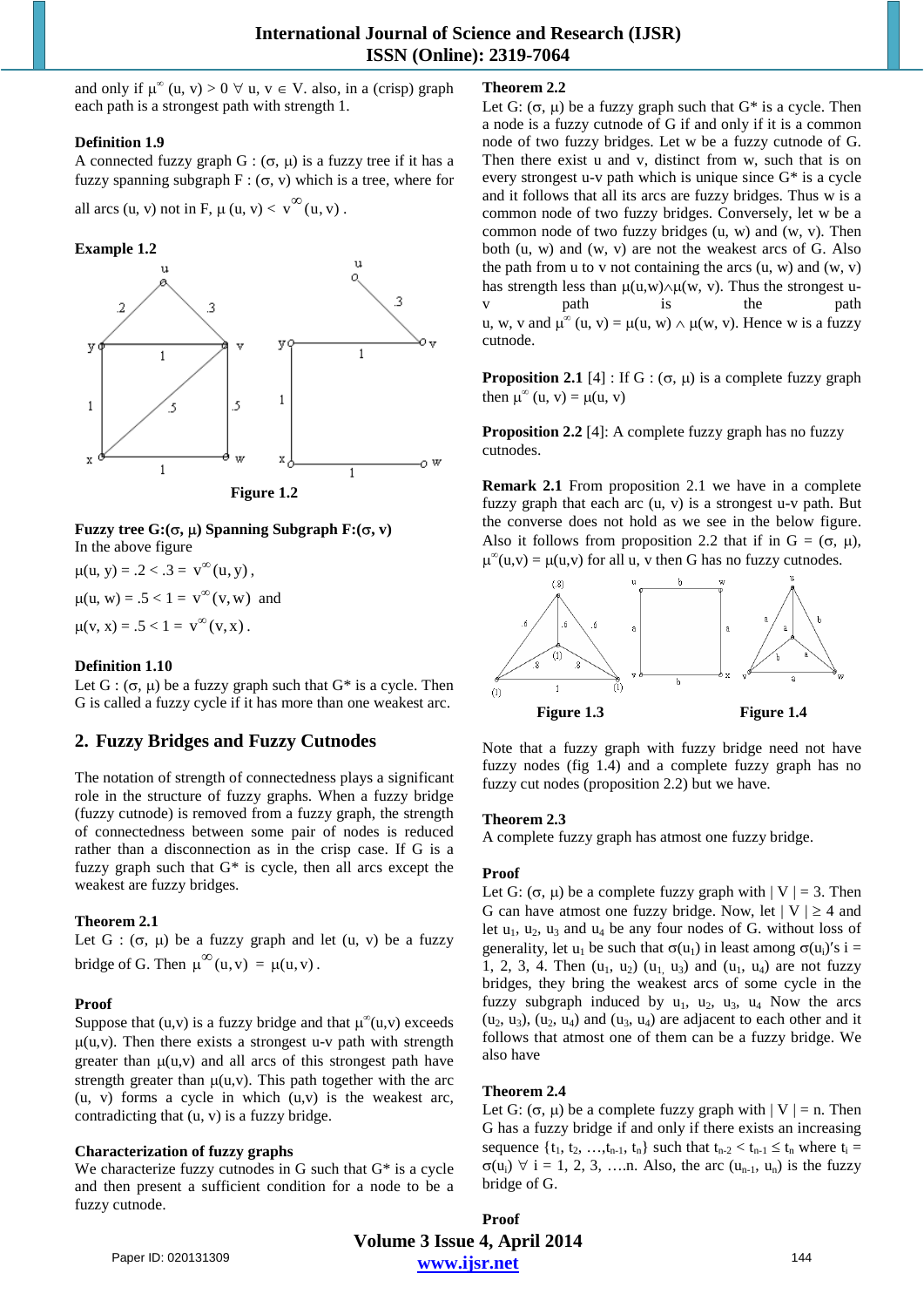Assume that G:  $(\sigma, \mu)$  is a complete fuzzy graph and that G has a fuzzy bridge (u, v). Now  $\mu(u, v) = \sigma(u) \wedge \sigma(v)$ . Without loss of generality, let  $\sigma(u) \leq \sigma(v)$ , so that  $\mu(u, v) =$ σ(u). Also, note that (u, v) is not a weakest arc of any cycle in G. Now we have to prove that  $\sigma(u) > \sigma(w)$   $\forall w \neq v$ . On the contrary assume that there is at least one node  $w \neq v$  such that  $\sigma(u) \leq \sigma$  (w). Now consider the cycle C : u, v, w, u. Then  $\mu$  (u, v) =  $\mu$ (u, w) =  $\sigma$  (u) and

$$
\mu(v,w) = \begin{cases} \sigma(v), \text{if } \sigma(u) = \sigma(v) \, \text{or if } \sigma(u) < \sigma(v) \leq \sigma(w) \\ \sigma(w) \, \text{if } \sigma(u) < \sigma(w) < \sigma(v). \end{cases}
$$

In either case the  $arc(u, v)$  becomes a weakest arc of the cycle which contradicts out assumption that  $(u, v)$  is a fuzzy bridge.

Conversely, let  $t_1 \le t_2 \le \ldots < t_{n-2} < t_{n-1} \le t_n$  and  $t_i = \sigma(u_i)$   $\forall$ i. Now we have to prove that arc  $(u_{n-1}, u_n)$  is the fuzzy bridge of G. Now,  $\mu$  (u<sub>n-1</sub>, u<sub>n</sub>) =  $\sigma(u_{n-1}) \wedge \sigma(u_n) = \sigma(u_{n-1})$  and clearly by hypothesis, all other arcs of G will have strength strictly less than  $\sigma(\mu_{n-1})$ . Thus the arc  $(\mu_{n-1}, \mu_n)$  is not a weakest arc of any cycle in G and hence it is a fuzzy bridge.



Fig 1.5 and Fig 1.6 are complete fuzzy graph where Fig 1.5 has no fuzzy bridges. The increasing sequence  $\{t_i\}$  in fig 1.6 is  $\{2, .5, 1, 1\}$  and  $\{u_3, u_4\}$  is the fuzzy bridge. Based on the concept of maximum spanning tree of a fuzzy graph, we present a characterization of fuzzy bridge and fuzzy cutnode. Also, in a (crisp) graph G\*, each spanning tree is a maximum spanning tree. The following are characterizations of fuzzy bridge and fuzzy cut node.

## **Theorem 2.5**

An arc (u, v) is a fuzzy bridge of G :  $(\sigma, \mu)$  if and only if (u, v) is in every maximum spanning tree of G.

## **Proof**

Let  $(u, v)$  be a fuzzy bridge of G. Then arc  $(u, v)$  is the unique strongest u-v path and hence it is in every maximum spanning tree of G. Conversely, let  $(u,v)$  be in every maximum spanning tree  $T$  of  $G$  and assume that  $(u, v)$  is not a fuzzy bridge. Then (u, v) is a weakest arc of some cycle in G and  $\mu^{\infty}$  (u, v) >  $\mu$  (u,v) which implies that (u, v) is in no maximum spanning tree of G.

## **Remark 2.2**

From the above theorem, it follows that arcs not in T are not fuzzy bridges of G and we have the following corollary. **Corollary:** If G :  $(\sigma, \mu)$  is a connected fuzzy graph with  $|V|$  $=$  n then G has atmost n-1 fuzzy bridges.

## **Theorem 2.6**

A node w is a fuzzy cutnode of G:  $(\sigma, \mu)$  if and only if w is an internal node of every maximum spanning tree of G.

#### **Proof**

Let w be a fuzzy cutnode of G. Then there exist u, v distinct from w such that w is an every strongest u-v path. Now each maximum spanning tree of G contains unique strongest u-v path and hence w is an internal node of each maximum spanning tree of G.

Conversely, let w be an internal node of every maximum spanning tree. Let T be a maximum spanning tree and let  $(u, w)$  and  $(w, v)$  be arcs in T. Note that the path u, w, v is a strongest u-v path in T. If possible assume that w is not a fuzzy cutnode. Then between every pair of nodes u, v, there exist atleast one strongest u-v path not containing w. Consider one such u-v path P which clearly contains arcs not in T. Now, without loss of generality, let  $\mu^{\infty}(u, v) = \mu(u, w)$ in T. Then arcs in P have strength  $\geq \mu(u,w)$ . Removal of  $(u, w)$  and adding P in T will result in another maximum spanning tree of G for which w is an end node, which contradicts our assumption.

#### **Remark 2.3**

From the above theorem, it follow that the end nodes of maximum spanning tree T of G are not fuzzy cutnodes of G. This results in the following corollary

#### **Corollary**

Every fuzzy graph has atleast two nodes which are not fuzzy cut nodes of G.

## **3. Conclusion**

Thus in this paper, thus characterize fuzzy cutnodes (fuzzy bridges) and we derived the sufficient condition for a node to be a fuzzy cutnode.

## **References**

- [1] R. Balakrishnan and K. Ranganathan, A Text Book of Graph Theory, Springer, 2000.
- [2] C. Bezdek and S.K. Pal. Fuzzy Model for Pattern Recognition, IEEE Press, 1992.
- [3] P. Battacharya, Patterm Recognition, Lett.6, (1987) 297-302.
- [4] K.R. Bhutani, Pattern Recognition Lett.9 (1989) 159- 62.
- [5] G.J. Klir, Bo Yuan, Fuzzy sets and Fuzzy Logic Theory and Applications, PHI, 1997.
- [6] J.N. Mordeson. Patten Recognition Lett.14 (1993) 381- 84.
- [7] J.N. Mordeson and C.S. Peng. Information Sciences, 79(1994) 159-70.
- [8] J.N. Mordeson and P.S. Nair, Information Sciences, 90 (1996) 39-49.
- [9] J.N. Mordeson and P.S. Nair. Fuzzy Graphs and Fuzzy hypergraphs. Physica – Verlog (2000).

**Volume 3 Issue 4, April 2014 www.ijsr.net** Paper ID: 020131309 145